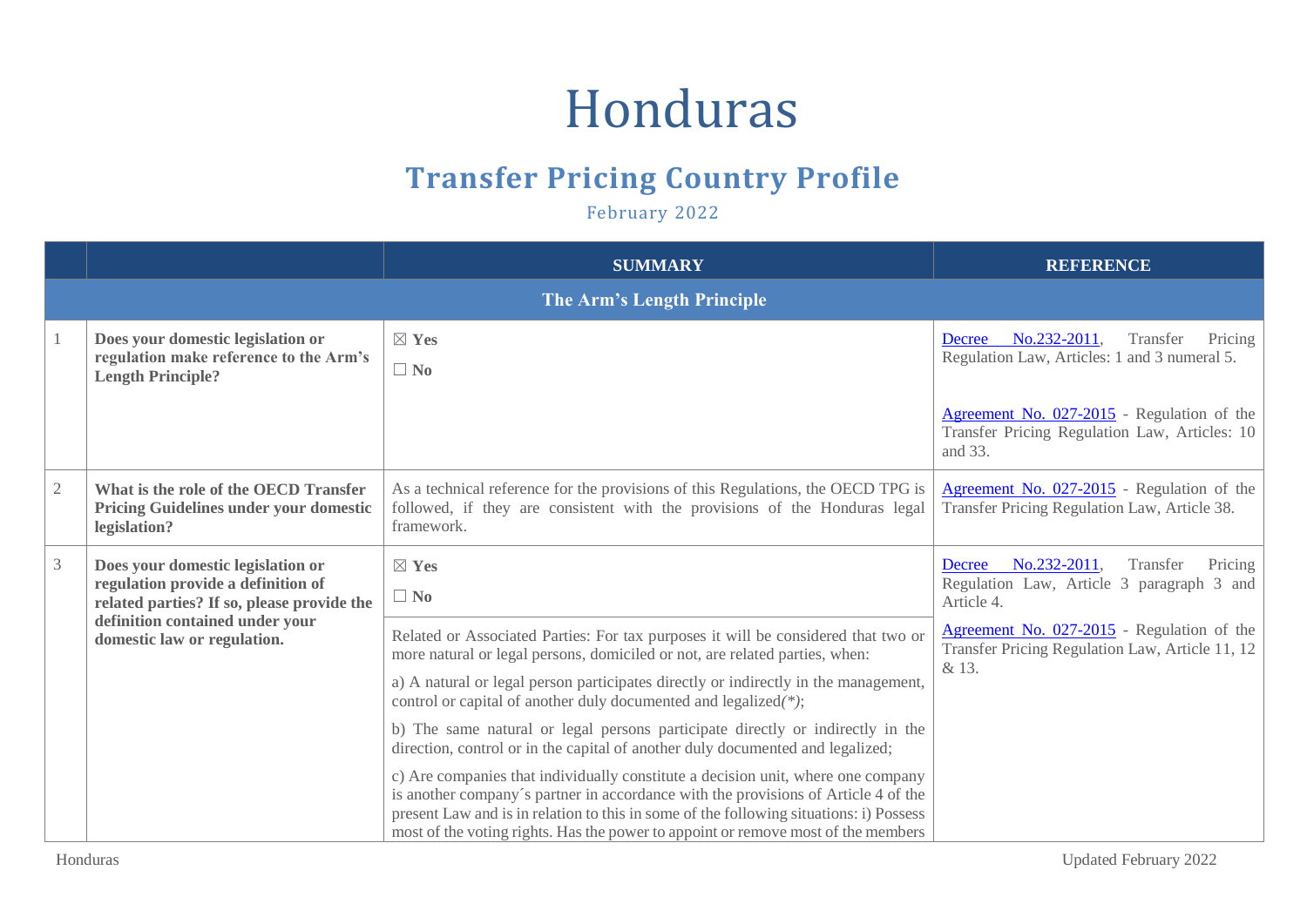| of the administration body; ii) By virtue of celebrated agreements with other<br>partners, may settle of the majority of the voting rights; and iii) With its votes has<br>exclusively designated most of the members of the administration body;                                                                                                 |  |
|---------------------------------------------------------------------------------------------------------------------------------------------------------------------------------------------------------------------------------------------------------------------------------------------------------------------------------------------------|--|
| d) Carries out commercial and financial direct or indirect operations, meant as<br>indirect those intended to reduce the taxable base of the Income Tax, between<br>resident or domiciliated taxpayers in the national territory and people located in<br>another jurisdiction qualified as a tax haven;                                          |  |
| e) A natural or legal person resident in the country has permanent establishments<br>abroad; and,                                                                                                                                                                                                                                                 |  |
| t) It is a company related to another with the same directors or administrators.                                                                                                                                                                                                                                                                  |  |
| When the participation between parties or related natural or legal persons is<br>defined based on the share capital or the control of voting rights, said direct or<br>indirect participation must be more than fifty percent (50%).                                                                                                              |  |
| Other criteria of related parties is included in Article 11 of the Regulation of the<br>Transfer Pricing Regulation Law.                                                                                                                                                                                                                          |  |
| 1. A natural or legal person participate directly or indirectly in the management,<br>control or capital of another company, including the participation exercised by the<br>relationship that can be established between natural persons in accordance with the<br>provisions in Title IX of the Family Code and its reforms;                    |  |
| 2. The same person or persons directly or indirectly is participant in the<br>management, control or capital of both companies, including the participation<br>exercised by through the link or relationship that can be established between<br>natural persons in accordance with the statute in Title IX of the Family Code and<br>its reforms; |  |
| 3. A natural or legal person resident in the country owns a Permanent<br>Establishments abroad;                                                                                                                                                                                                                                                   |  |
| 4. A Permanent Establishment located in Honduras that has its Headquarters<br>abroad and another Permanent establishment of the same; or a person natural,<br>company or related company to it;                                                                                                                                                   |  |
| 5. When owns exclusivity as an agent, distributor or concessionaire for the sale of<br>goods, services or rights on another's behalf, as long as the contractual relationship<br>between has preferential characters in relation to those granted ordinarily in<br>contracts of the same type;                                                    |  |
| 6. When contractual clauses of preferential nature are agreed, in relation to those<br>granted to third parties in similar circumstances;                                                                                                                                                                                                         |  |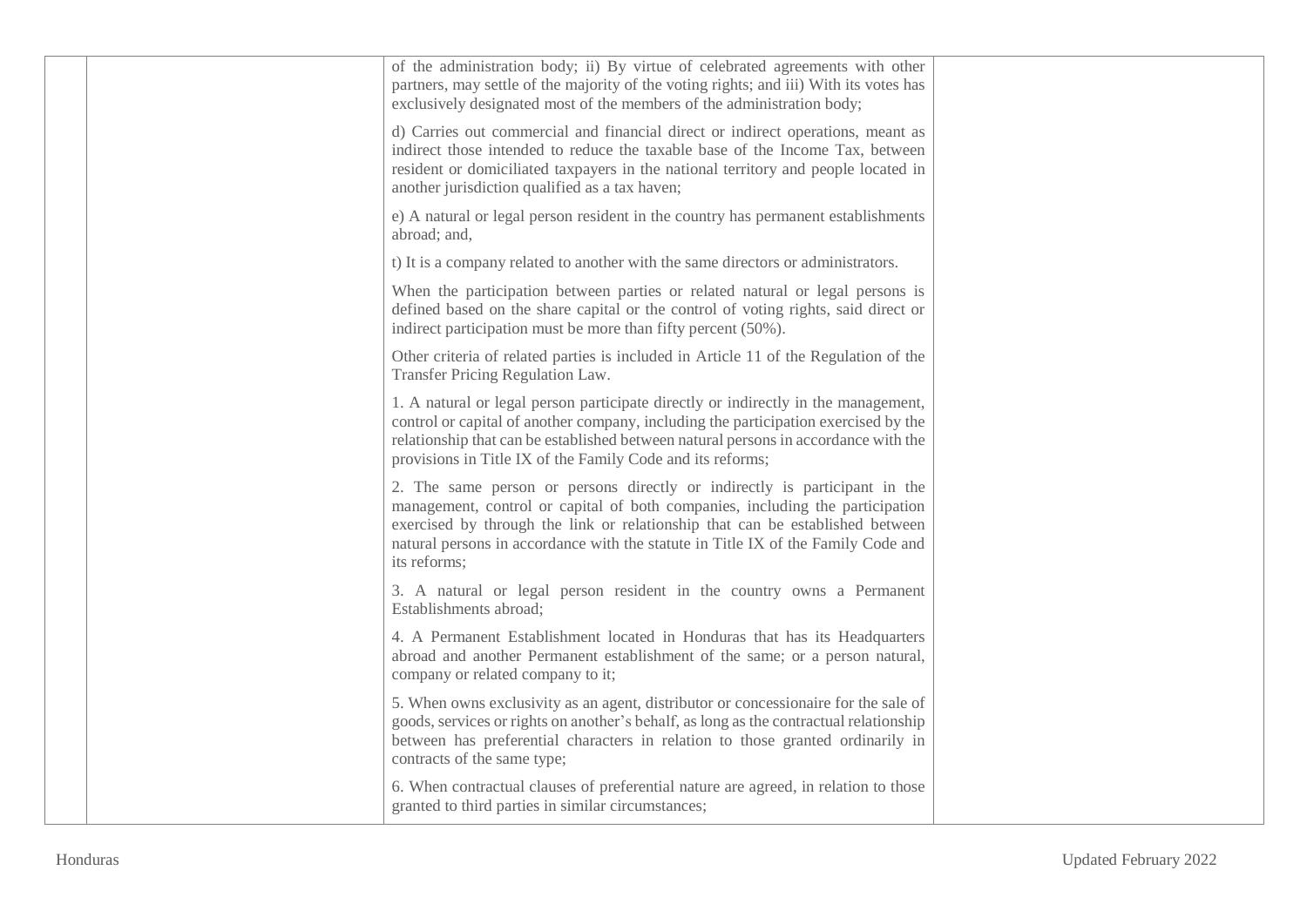|               |                                                                                                     |                                                                      |             |                                                                                                    |                                     | agreements, trust deposits, among the main ones;                   |                                              | 7. When there is financial or economic dependency, derived from joint venture                                                                                                                                                                                                                                                                                                                                                                                                                                                                                                                                                                                                                                                                               |  |                                                                                   |
|---------------|-----------------------------------------------------------------------------------------------------|----------------------------------------------------------------------|-------------|----------------------------------------------------------------------------------------------------|-------------------------------------|--------------------------------------------------------------------|----------------------------------------------|-------------------------------------------------------------------------------------------------------------------------------------------------------------------------------------------------------------------------------------------------------------------------------------------------------------------------------------------------------------------------------------------------------------------------------------------------------------------------------------------------------------------------------------------------------------------------------------------------------------------------------------------------------------------------------------------------------------------------------------------------------------|--|-----------------------------------------------------------------------------------|
|               |                                                                                                     |                                                                      |             |                                                                                                    | Cooperation and Development (OECD). |                                                                    |                                              | 8. The Counterpart is incorporated in a country or territory classified as a tax haven<br>capable draw on the publications of the Organization for the Economic                                                                                                                                                                                                                                                                                                                                                                                                                                                                                                                                                                                             |  |                                                                                   |
|               |                                                                                                     |                                                                      |             |                                                                                                    |                                     | Regulation of the Transfer Pricing Regulation Law, Article 12).    |                                              | Among others established in the regulations. (Agreement No. 027-2015 -                                                                                                                                                                                                                                                                                                                                                                                                                                                                                                                                                                                                                                                                                      |  |                                                                                   |
|               |                                                                                                     |                                                                      |             |                                                                                                    |                                     | applicable to the participation on the capital of related parties. |                                              | (*) There is no definition of control, but a percentage higher than $50\%$ is                                                                                                                                                                                                                                                                                                                                                                                                                                                                                                                                                                                                                                                                               |  |                                                                                   |
|               |                                                                                                     |                                                                      |             |                                                                                                    |                                     | <b>Transfer Pricing Methods</b>                                    |                                              |                                                                                                                                                                                                                                                                                                                                                                                                                                                                                                                                                                                                                                                                                                                                                             |  |                                                                                   |
| 4             | Does your domestic legislation provide<br>for transfer pricing methods to be used                   | $\boxtimes$ Yes                                                      |             |                                                                                                    |                                     |                                                                    |                                              |                                                                                                                                                                                                                                                                                                                                                                                                                                                                                                                                                                                                                                                                                                                                                             |  | Decree No.232-2011,<br>Transfer<br>Pricing<br>Regulation Law, Articles: 8 and 10. |
|               | in respect of transactions between<br>related parties?                                              | $\Box$ No                                                            |             |                                                                                                    |                                     |                                                                    |                                              |                                                                                                                                                                                                                                                                                                                                                                                                                                                                                                                                                                                                                                                                                                                                                             |  | Agreement No. 027-2015 - Regulation of the                                        |
|               |                                                                                                     | If affirmative, please check those provided for in your legislation: |             |                                                                                                    |                                     |                                                                    | Transfer Pricing Regulation Law, Article 23. |                                                                                                                                                                                                                                                                                                                                                                                                                                                                                                                                                                                                                                                                                                                                                             |  |                                                                                   |
|               |                                                                                                     |                                                                      | <b>CUP</b>  | Resale<br>Price                                                                                    | Cost<br>Plus                        | <b>TNMM</b>                                                        | Profit<br>Split                              | Other (If so,<br>please describe)                                                                                                                                                                                                                                                                                                                                                                                                                                                                                                                                                                                                                                                                                                                           |  |                                                                                   |
|               |                                                                                                     |                                                                      | $\boxtimes$ | $\boxtimes$                                                                                        | $\boxtimes$                         | $\boxtimes$                                                        | $\boxtimes$                                  | $\boxtimes$                                                                                                                                                                                                                                                                                                                                                                                                                                                                                                                                                                                                                                                                                                                                                 |  |                                                                                   |
|               |                                                                                                     |                                                                      |             |                                                                                                    |                                     |                                                                    |                                              | To determine the value of commercial and financial transactions at arm's length<br>conditions, the taxpayer can apply any of the methods above listed, or use a<br>different one, as long as the taxpayer can prove that none of the above can be<br>reasonably and reliably applied to determine the conditions of free competition of<br>the related or associated operation and that this other method generates a result<br>compatible with the result that independent companies would have obtained in<br>comparable operations performed under comparable circumstances. The taxpayer<br>who resorts to the use of a method other than those described above, must use a<br>method that is in accordance with international standards and practices. |  |                                                                                   |
| $\mathfrak s$ | Which criterion is used in your<br>jurisdiction for the application of<br>transfer pricing methods? |                                                                      |             | Please check all that apply:<br>$\Box$ Hierarchy of methods<br>$\boxtimes$ Most appropriate method |                                     |                                                                    |                                              |                                                                                                                                                                                                                                                                                                                                                                                                                                                                                                                                                                                                                                                                                                                                                             |  | No.232-2011,<br>Transfer<br>Pricing<br>Decree<br>Regulation Law, Article 8 & 9.   |
|               |                                                                                                     |                                                                      |             |                                                                                                    |                                     |                                                                    |                                              |                                                                                                                                                                                                                                                                                                                                                                                                                                                                                                                                                                                                                                                                                                                                                             |  |                                                                                   |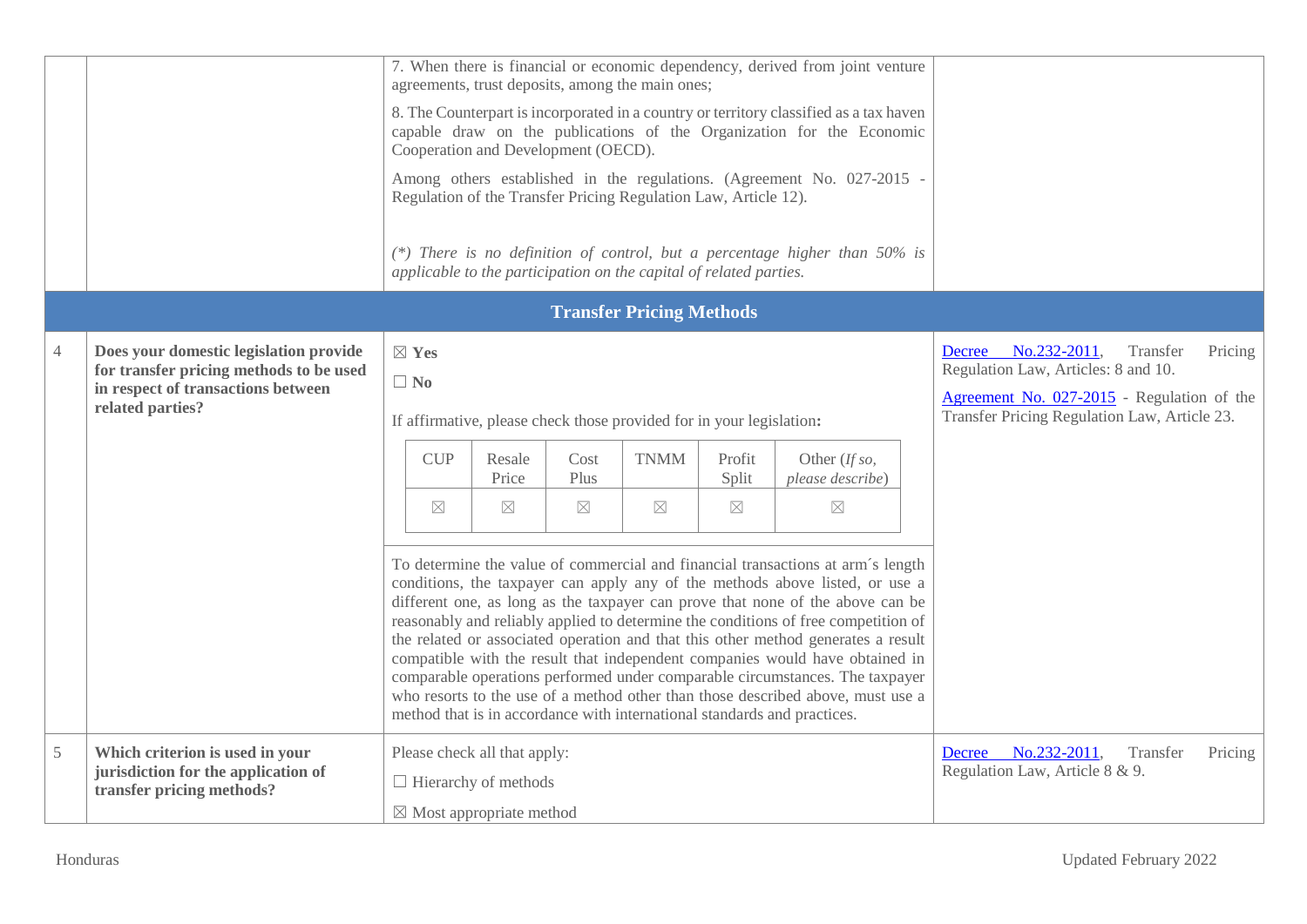|   |                                                                                    | $\Box$ Other (if so, please explain)                                                                                                                                                                                                                                                                                                                                                                                                                                                                                                                                                                                                                                                                                                                                                                                                                                                                                                                                                                                              | Agreement No. 027-2015 - Regulation of the<br>Transfer Pricing Regulation Law, Article 24. |
|---|------------------------------------------------------------------------------------|-----------------------------------------------------------------------------------------------------------------------------------------------------------------------------------------------------------------------------------------------------------------------------------------------------------------------------------------------------------------------------------------------------------------------------------------------------------------------------------------------------------------------------------------------------------------------------------------------------------------------------------------------------------------------------------------------------------------------------------------------------------------------------------------------------------------------------------------------------------------------------------------------------------------------------------------------------------------------------------------------------------------------------------|--------------------------------------------------------------------------------------------|
|   |                                                                                    | The taxpayer to establish the most appropriate valuation method apply the Best<br>Method Principle in accordance with general market practices and customs and<br>specific circumstances of the case. In this sense, taxpayers should apply the method<br>that is best compatible with the line of business, the structure of the business of the<br>company or entity.                                                                                                                                                                                                                                                                                                                                                                                                                                                                                                                                                                                                                                                           |                                                                                            |
|   |                                                                                    | It will be understood as general practices and customs market those established in<br>the OECD TPG.                                                                                                                                                                                                                                                                                                                                                                                                                                                                                                                                                                                                                                                                                                                                                                                                                                                                                                                               |                                                                                            |
| 6 | If your domestic legislation or<br>regulations contain specific guidance on        | $\Box$ For controlled transactions involving commodities, the guidance contained in<br>paragraphs 2.18-2.22 of the TPG is followed.                                                                                                                                                                                                                                                                                                                                                                                                                                                                                                                                                                                                                                                                                                                                                                                                                                                                                               | No.232-2011,<br>Transfer<br>Pricing<br><b>Decree</b><br>Regulation Law, Article 10.        |
|   | commodity transactions, indicate which<br>of the following approaches is followed. | $\boxtimes$ Domestic legislation mandates the use of a specific method for controlled<br>transactions involving commodities (if so, please explain)                                                                                                                                                                                                                                                                                                                                                                                                                                                                                                                                                                                                                                                                                                                                                                                                                                                                               | Agreement No. 027-2015 - Regulation of the<br>Transfer Pricing Regulation Law, Article 23. |
|   |                                                                                    | $\Box$ Other (if so, please explain)                                                                                                                                                                                                                                                                                                                                                                                                                                                                                                                                                                                                                                                                                                                                                                                                                                                                                                                                                                                              | Decree No.62-2019, Article 1.                                                              |
|   |                                                                                    | Decree No.62-2019, Article 1.                                                                                                                                                                                                                                                                                                                                                                                                                                                                                                                                                                                                                                                                                                                                                                                                                                                                                                                                                                                                     |                                                                                            |
|   |                                                                                    | When it comes to export operations of goods with a public price on transparent<br>markets, stock exchanges or similar, the exporter subject to Income Tax can choose<br>to apply the uncontrolled comparable price method between independent parties,<br>considering as the purposes of that Article, the market value of the merchandise in<br>the transparent market, stock exchanges or similar, to the date of beginning of<br>shipment. This price may be adjusted according to the incidence that can be proven<br>normally admitted by origin in Honduras, including that change in price caused by<br>the regulation and / or control of the price through institutions or the corresponding<br>entities. Controlled and/or regulated export prices by Institutions or the<br>corresponding entities under the Protection of National and/or International<br>regulations should be considered as prices that meet the arm's length principle and<br>therefore not apply to the price in effect on the date of shipment. |                                                                                            |
|   |                                                                                    | This section applies particularly to coffee exports, where the coffee exporter signs<br>a contract with the client and agrees to deliver the product on future dates, at that<br>time the seller registers the sale with the Honduran Coffee Institute (IHCAFE), this<br>institution is in charge of authorizing this export, to which is necessary that the<br>price agreed between the parties is equal to or higher than the reference price of<br>the New York Stock Exchange, then the coffee is shipped and exported to its<br>destination.                                                                                                                                                                                                                                                                                                                                                                                                                                                                                 |                                                                                            |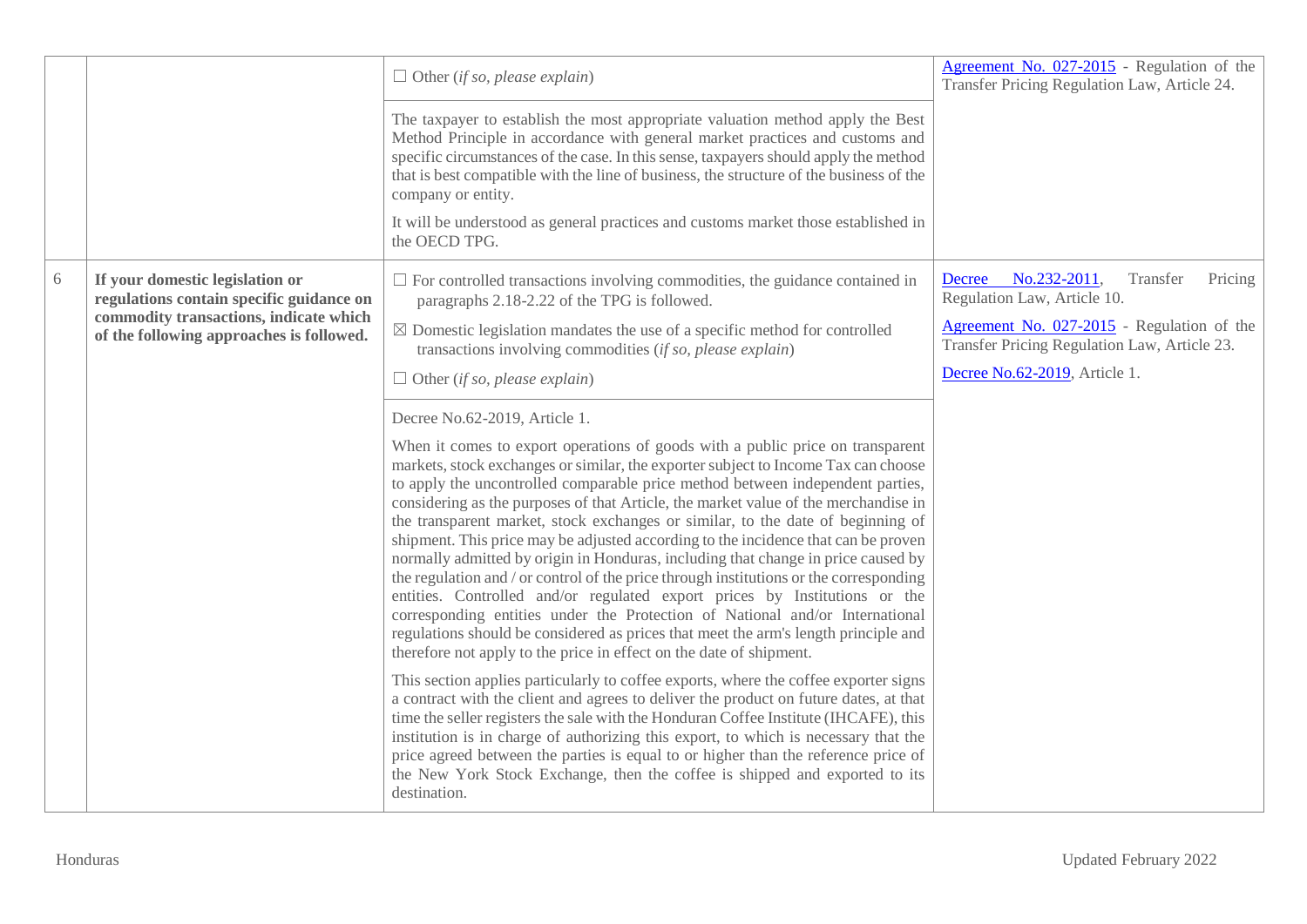|       |                                                                                                                                                        | The interpretation of the law is focused on clarifying that the price approved by<br>IHCAFE must be taken as a market price and the price on the date of shipment<br>should not be taken as it is done with the rest of the commodities.                                                                                                                                                                                                                                                                                                                                                       |                                                                                                                                                                                                    |
|-------|--------------------------------------------------------------------------------------------------------------------------------------------------------|------------------------------------------------------------------------------------------------------------------------------------------------------------------------------------------------------------------------------------------------------------------------------------------------------------------------------------------------------------------------------------------------------------------------------------------------------------------------------------------------------------------------------------------------------------------------------------------------|----------------------------------------------------------------------------------------------------------------------------------------------------------------------------------------------------|
|       |                                                                                                                                                        | <b>Comparability Analysis</b>                                                                                                                                                                                                                                                                                                                                                                                                                                                                                                                                                                  |                                                                                                                                                                                                    |
|       | Does your jurisdiction follow (or largely<br>follow) the guidance on comparability<br>analysis outlined in Chapter III of the<br>TPG?                  | $\boxtimes$ Yes<br>$\Box$ No<br>Chapter III of the TPG is largely followed as the OCDE TPG are used as a technical<br>reference, and the Comparability Analysis is part of the transfer pricing legal<br>framework.                                                                                                                                                                                                                                                                                                                                                                            | Decree No.232-2011,<br>Transfer<br>Pricing<br>Regulation Law, Article 7.<br>Agreement No. 027-2015 - Regulation of the<br>Transfer Pricing Regulation Law, Articles: 17,<br>18, 19, 20, 21 and 38. |
| $8\,$ | Is there a preference in your<br>jurisdiction for domestic comparables<br>over foreign comparables?                                                    | $\Box$ Yes<br>$\boxtimes$ No                                                                                                                                                                                                                                                                                                                                                                                                                                                                                                                                                                   | Agreement No. 027-2015 - Regulation of the<br>Transfer Pricing Regulation Law, Article 20.                                                                                                         |
| 9     | Does your tax administration use secret<br>comparables for transfer pricing<br>assessment purposes?                                                    | $\Box$ Yes<br>$\boxtimes$ No                                                                                                                                                                                                                                                                                                                                                                                                                                                                                                                                                                   | Agreement No. 027-2015 - Regulation of the<br>Transfer Pricing Regulation Law, Article 20.                                                                                                         |
| 10    | Does your legislation allow or require<br>the use of an arm's length range and/or<br>statistical measure for determining<br>arm's length remuneration? | $\boxtimes$ Yes<br>$\Box$ No<br>To determine the price, the amount of the transaction or profit margin that would<br>have been used between independent parties in comparable transactions and<br>resulting from the application of any of the methods in the legal framework, a price<br>range, amount of the transaction or profit margins can be obtained when there are<br>two or more comparable transactions and when the price determined that<br>independent parties would have used in that operations does not result of a price<br>or exact margin but only an approximation of it. | Decree No.232-2011,<br>Transfer<br>Pricing<br>Regulation Law, Article 9.<br>Agreement No. 027-2015 - Regulation of the<br>Transfer Pricing Regulation Law, Articles: 25<br>and 26.                 |
| 11    | Are comparability adjustments<br>required under your domestic<br>legislation or regulations?                                                           | $\boxtimes$ Yes<br>$\Box$ No<br>For the comparability analysis to take place, two or more transactions can be<br>comparable when no significant differences exist that affect the price of the good                                                                                                                                                                                                                                                                                                                                                                                            | Decree No.232-2011,<br>Transfer<br>Pricing<br>Regulation Law, Article 7.<br>Agreement No. 027-2015 - Regulation of the<br>Transfer Pricing Regulation Law, Article 17.                             |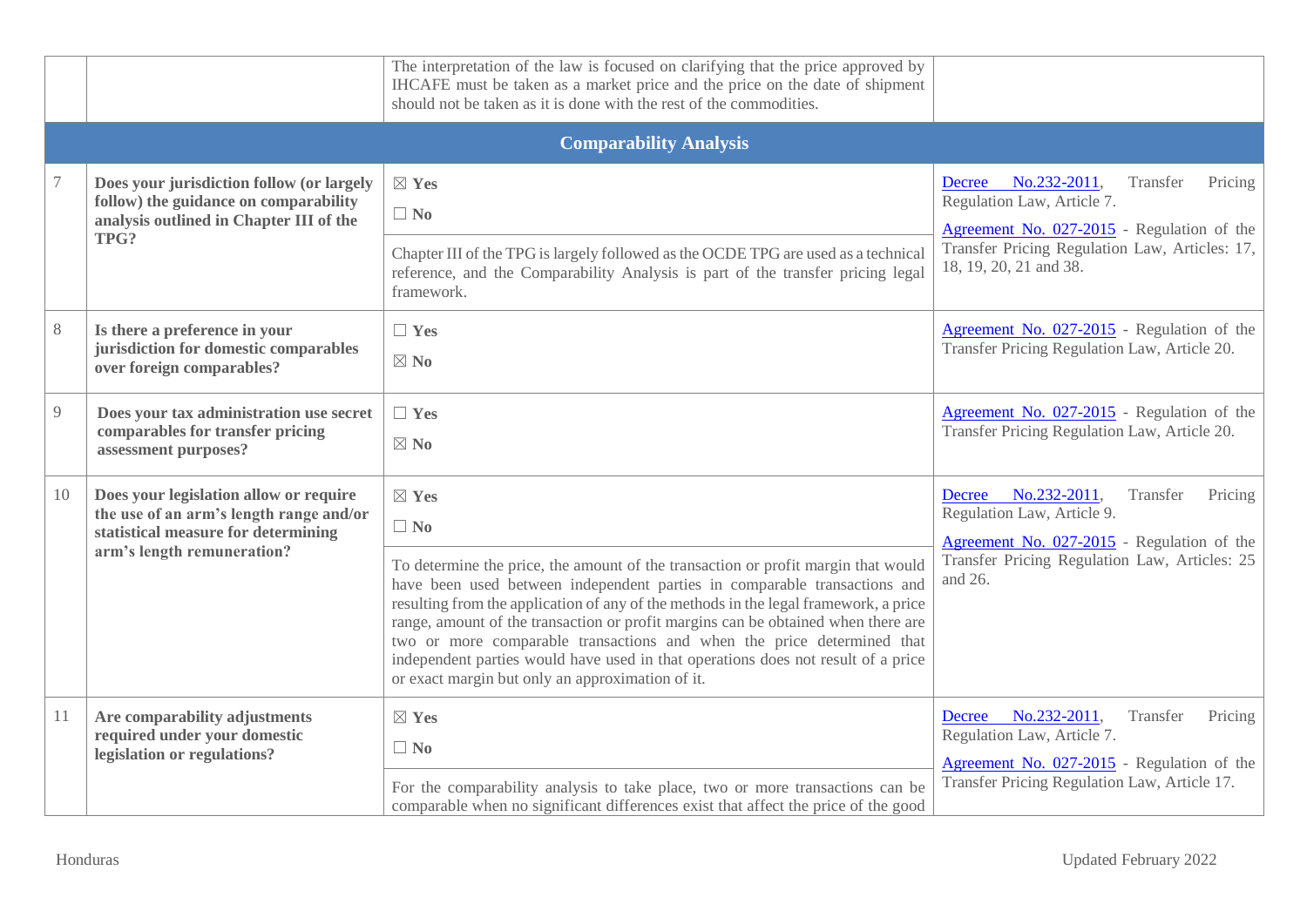|    |                                                                                                                                                          | or service or the transaction margin, or those differences can be reasonably<br>adjusted or eliminated.                                                                                                                                                                                                                                                                                                                                                                                                                                                            |                                                                                                                                                                               |  |  |  |
|----|----------------------------------------------------------------------------------------------------------------------------------------------------------|--------------------------------------------------------------------------------------------------------------------------------------------------------------------------------------------------------------------------------------------------------------------------------------------------------------------------------------------------------------------------------------------------------------------------------------------------------------------------------------------------------------------------------------------------------------------|-------------------------------------------------------------------------------------------------------------------------------------------------------------------------------|--|--|--|
|    | <b>Intangible Property</b>                                                                                                                               |                                                                                                                                                                                                                                                                                                                                                                                                                                                                                                                                                                    |                                                                                                                                                                               |  |  |  |
| 12 | Does your domestic legislation or<br>regulations contain guidance specific to<br>the pricing of controlled transactions<br>involving intangibles?        | $\Box$ Yes<br>$\boxtimes$ No<br>Within the domestic legislation there are articles that refer to the transactions of<br>intangible assets, however, they set general rules about the specific factors that<br>affect comparability of transactions.<br>Article 28 provides generalities on the treatment of operations with intangible<br>assets and Article 38 establishes that the OECD TPG can be used as a technical<br>reference. In other words, what is not contemplated in the regulations in relation<br>to intangibles can be adopted from the OECD TPG. | Agreement No. 027-2015 - Regulation of the<br>Transfer Pricing Regulation Law, Articles: 28<br>and 38.                                                                        |  |  |  |
| 13 | Does your domestic legislation or<br>regulation provide for transfer pricing<br>rules or special measures regarding<br>hard-to-value intangibles (HTVI)? | $\Box$ Yes<br>$\boxtimes$ No<br>The Tax Administration has not yet created specific measures regarding<br>intangibles that are difficult to value.                                                                                                                                                                                                                                                                                                                                                                                                                 |                                                                                                                                                                               |  |  |  |
| 14 | Are there any other rules outside<br>transfer pricing rules that are relevant<br>for the tax treatment of transactions<br>involving intangibles?         | $\Box$ Yes<br>$\boxtimes$ No<br>The Tax Administration by means of a general agreement must determine the<br>procedure related to intangible assets, however, until now it has not been carried<br>out.                                                                                                                                                                                                                                                                                                                                                            | Agreement No. 027-2015 - Regulation of the<br>Transfer Pricing Regulation Law, Article 28.                                                                                    |  |  |  |
|    | <b>Intra-Group Services</b>                                                                                                                              |                                                                                                                                                                                                                                                                                                                                                                                                                                                                                                                                                                    |                                                                                                                                                                               |  |  |  |
| 15 | Does your domestic legislation or<br>regulations provide guidance specific to<br>intra-group services transactions?                                      | $\Box$ Yes<br>$\boxtimes$ No<br>Within domestic legislation, intra-group services transactions are referred in a<br>general manner, including aspects to take into consideration analysing the<br>transaction.                                                                                                                                                                                                                                                                                                                                                     | Decree No.232-2011, Transfer Pricing<br>Regulation Law, Article 12.<br>Agreement No. 027-2015 - Regulation of the<br>Transfer Pricing Regulation Law, Articles: 27<br>and 38. |  |  |  |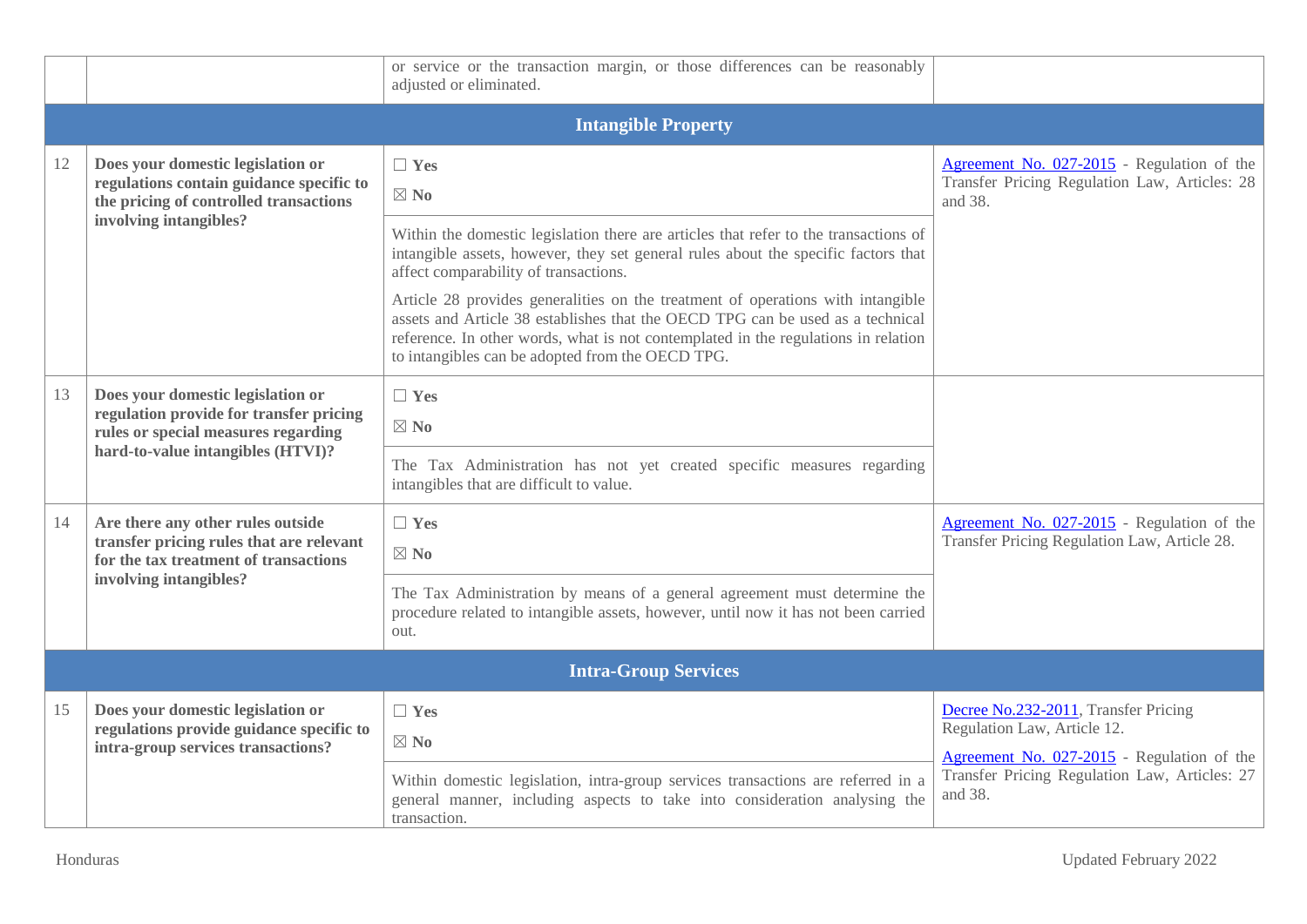| 16 | Do you have any simplified approach<br>for low value-adding intra-group<br>services?                                                          | $\Box$ Yes<br>$\boxtimes$ No<br>The Tax Administration has not yet created any simplified approach for low value-<br>adding intra-group services. However, the approach on the OECD TPG would be<br>accepted.                                                                                                                                                                                                                                                                                                                                                                                                                       |                                                                                                                                                                                                       |
|----|-----------------------------------------------------------------------------------------------------------------------------------------------|-------------------------------------------------------------------------------------------------------------------------------------------------------------------------------------------------------------------------------------------------------------------------------------------------------------------------------------------------------------------------------------------------------------------------------------------------------------------------------------------------------------------------------------------------------------------------------------------------------------------------------------|-------------------------------------------------------------------------------------------------------------------------------------------------------------------------------------------------------|
| 17 | Are there any other rules outside<br>transfer pricing rules that are relevant<br>for the tax treatment of transactions<br>involving services? | $\Box$ Yes<br>$\boxtimes$ No                                                                                                                                                                                                                                                                                                                                                                                                                                                                                                                                                                                                        |                                                                                                                                                                                                       |
|    |                                                                                                                                               | <b>Financial Transactions</b>                                                                                                                                                                                                                                                                                                                                                                                                                                                                                                                                                                                                       |                                                                                                                                                                                                       |
| 18 | [NEW] Does your domestic legislation<br>or regulations provide guidance specific<br>to financial transactions?                                | $\Box$ Yes<br>$\boxtimes$ No<br>Honduras domestic legislation or regulations do not contain specific guidance on<br>financial transactions and tend to rely on the OECD TPG.                                                                                                                                                                                                                                                                                                                                                                                                                                                        | No.232-2011,<br>Transfer<br>Pricing<br>Decree<br>Regulation Law, Articles: 5, 6 and 11.<br>Agreement No. 027-2015 - Regulation of the<br>Transfer Pricing Regulation Law, Articles: 15,<br>16 and 38. |
| 19 | [NEW] Are there any other rules<br>outside transfer pricing rules that are<br>relevant for the tax treatment of<br>financial transactions?    | $\Box$ Yes<br>$\boxtimes$ No<br>In the Income Tax on withholding tax on transactions with non-residents, Article<br>5 establishes that the interest on commercial operations, bonds, securities, or other<br>types of obligations will be recognized only when they are paid to non-related<br>(directly or indirectly) entities, otherwise the amount will be taxed as dividends.<br>Also, on Article 12 subsection e) of Income Tax Law establishes that the interests<br>of the capital invested or loaned in commercial companies by the owners or their<br>relatives, partners or shareholders, are not considered deductible. | Decree No. 25 Income Tax Law, Articles: 5<br>numeral 7) and last paragraph; 12 subsection e).                                                                                                         |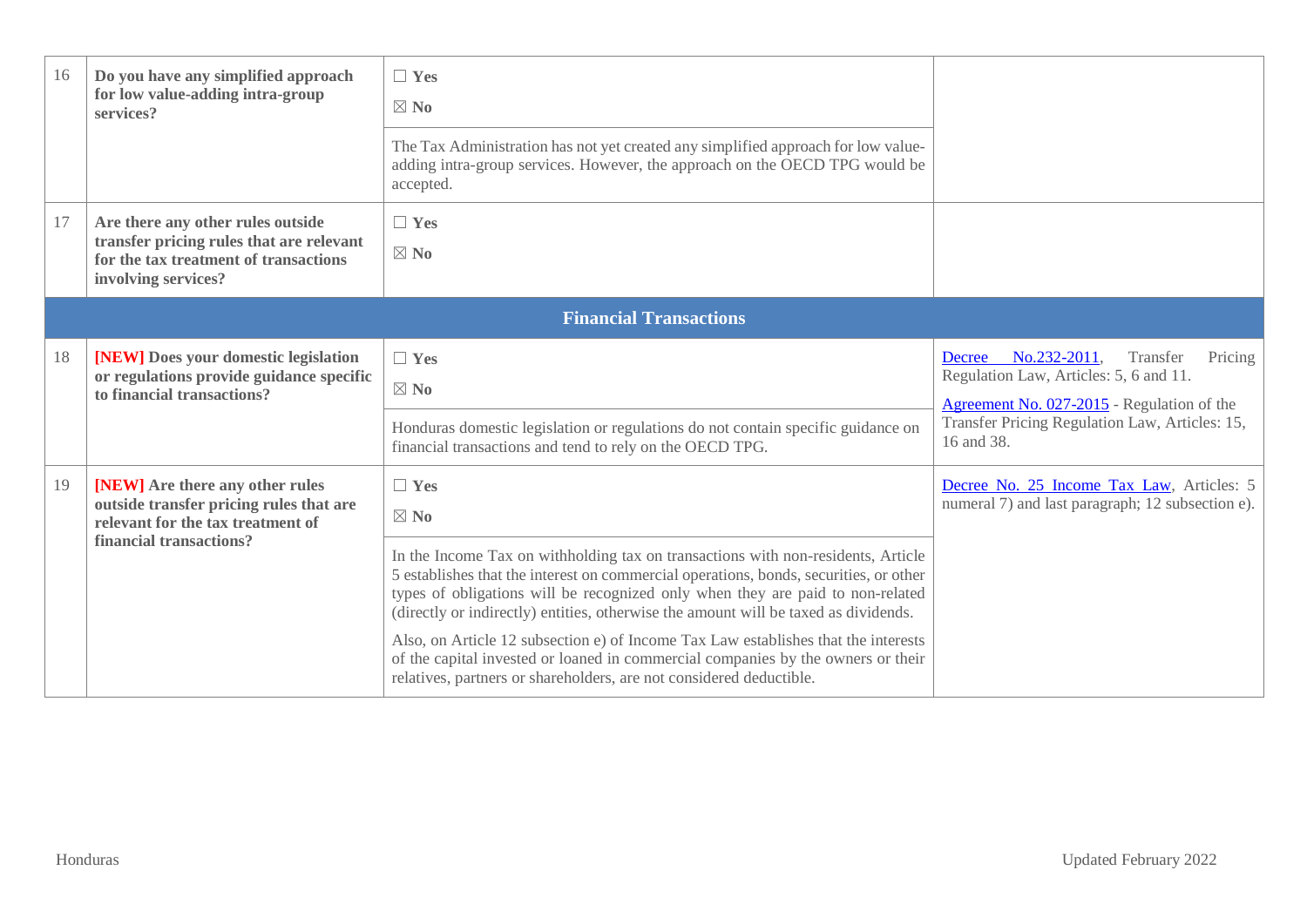|    |                                                                                | <b>Cost Contribution Agreements</b>                                                                                                                                                                                                                                                                                                                                                                                                                                                        |                                                                                              |
|----|--------------------------------------------------------------------------------|--------------------------------------------------------------------------------------------------------------------------------------------------------------------------------------------------------------------------------------------------------------------------------------------------------------------------------------------------------------------------------------------------------------------------------------------------------------------------------------------|----------------------------------------------------------------------------------------------|
| 20 | Does your jurisdiction have legislation<br>or regulations on cost contribution | $\boxtimes$ Yes                                                                                                                                                                                                                                                                                                                                                                                                                                                                            | Agreement No. 027-2015 - Regulation of the<br>Transfer Pricing Regulation Law, Article 27    |
|    | agreements?                                                                    | $\Box$ No                                                                                                                                                                                                                                                                                                                                                                                                                                                                                  | subsection 4.                                                                                |
|    |                                                                                | The Regulation on Article 27 subsection 4. establishes that:                                                                                                                                                                                                                                                                                                                                                                                                                               |                                                                                              |
|    |                                                                                | When a company provides services to several related or linked parties and cannot<br>be establish what services have been provided to each of them, the total<br>remuneration for said services must be distributed among the related or linked<br>parties that benefit or expect to benefit from such services, according to a<br>reasonable distribution criterion. To effects of this provision, are considered<br>reasonable distribution criteria based on one or more variables that: |                                                                                              |
|    |                                                                                | a) Consider the nature of the services, the circumstances in which they are<br>provided, and the benefits obtained or expected to be obtained by the recipients of<br>the services; and/or                                                                                                                                                                                                                                                                                                 |                                                                                              |
|    |                                                                                | b) They refer exclusively to operations not linked, and can be measured in a way<br>reasonably reliable.                                                                                                                                                                                                                                                                                                                                                                                   |                                                                                              |
|    |                                                                                | <b>Transfer Pricing Documentation</b>                                                                                                                                                                                                                                                                                                                                                                                                                                                      |                                                                                              |
| 21 | Does your legislation or regulations                                           | $\boxtimes$ Yes                                                                                                                                                                                                                                                                                                                                                                                                                                                                            | Decree No.232-2011, Transfer Pricing                                                         |
|    | require the taxpayer to prepare transfer<br>pricing documentation?             | $\Box$ No                                                                                                                                                                                                                                                                                                                                                                                                                                                                                  | Regulation Law, Article 17.                                                                  |
|    |                                                                                | If affirmative, please check all that apply:                                                                                                                                                                                                                                                                                                                                                                                                                                               | Agreement No. 027-2015 - Regulation of the<br>Transfer Pricing Regulation Law, Articles: 29, |
|    |                                                                                | $\boxtimes$ Master file consistent with Annex I to Chapter V of the TPG                                                                                                                                                                                                                                                                                                                                                                                                                    | 30, 31, 32 and 33.                                                                           |
|    |                                                                                | $\boxtimes$ Local file consistent with Annex II to Chapter V of the TPG                                                                                                                                                                                                                                                                                                                                                                                                                    | Decree No.170-2016, Tax Code, Article 113.                                                   |
|    |                                                                                | $\Box$ Country-by-country report consistent with Annex III to Chapter V of the                                                                                                                                                                                                                                                                                                                                                                                                             |                                                                                              |
|    |                                                                                | <b>TPG</b>                                                                                                                                                                                                                                                                                                                                                                                                                                                                                 |                                                                                              |
|    |                                                                                | $\boxtimes$ Specific transfer pricing returns (separate or annexed to the tax return)                                                                                                                                                                                                                                                                                                                                                                                                      |                                                                                              |
|    |                                                                                | $\Box$ Other (specify):                                                                                                                                                                                                                                                                                                                                                                                                                                                                    |                                                                                              |
|    |                                                                                | Article 32 of Agreement No. 027-2015 establishes:                                                                                                                                                                                                                                                                                                                                                                                                                                          |                                                                                              |
|    |                                                                                | Taxpayers subject to the application of the Transfer Pricing Regulation Law must                                                                                                                                                                                                                                                                                                                                                                                                           |                                                                                              |
|    |                                                                                | submit to the Executive Directorate of Revenues, when so requested, a study on                                                                                                                                                                                                                                                                                                                                                                                                             |                                                                                              |
|    |                                                                                | transfer pricing.                                                                                                                                                                                                                                                                                                                                                                                                                                                                          |                                                                                              |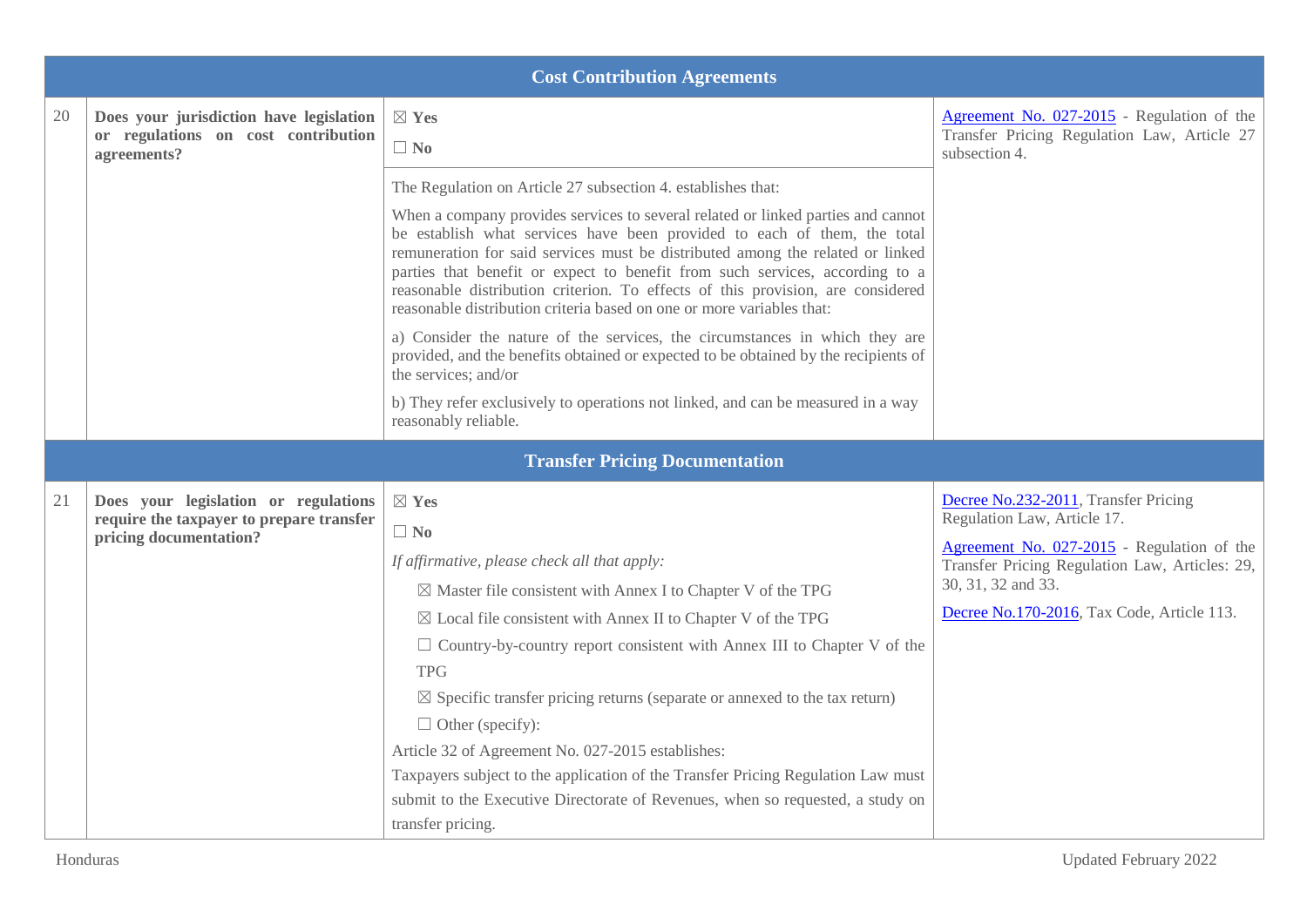|    |                                                                                                                                                                               | Article 17 of Decree No.232-2011 establishes:<br>Documentation and Information.<br>For the purposes of the Law, taxpayers must submit to the Tax Administration the<br>tax declaration, the sufficient information and analysis to assess the operations<br>with related parties; said obligation shall be established without detriment of any<br>additional information that is required by the Tax Administration.<br>The tax administration is about to approve, by means of an Agreement, that the<br>taxpayer present the master file and country-by-country report. Currently, the<br>master file can be requested by the Tax Administration based on Article 17 of<br>Decree 232-2011; However, there is no specific obligation in the law requiring that<br>taxpayers must present it periodically or the form and term in which they must do<br>SO.                                                                                                                                                                                                                                                                                                                                                                                                                                                                                                                                                                                                                                                          |                                                                                                                                              |
|----|-------------------------------------------------------------------------------------------------------------------------------------------------------------------------------|------------------------------------------------------------------------------------------------------------------------------------------------------------------------------------------------------------------------------------------------------------------------------------------------------------------------------------------------------------------------------------------------------------------------------------------------------------------------------------------------------------------------------------------------------------------------------------------------------------------------------------------------------------------------------------------------------------------------------------------------------------------------------------------------------------------------------------------------------------------------------------------------------------------------------------------------------------------------------------------------------------------------------------------------------------------------------------------------------------------------------------------------------------------------------------------------------------------------------------------------------------------------------------------------------------------------------------------------------------------------------------------------------------------------------------------------------------------------------------------------------------------------|----------------------------------------------------------------------------------------------------------------------------------------------|
| 22 | Please briefly explain the relevant<br>requirements related to filing of<br>transfer pricing documentation (i.e.<br>timing for preparation or submission,<br>languages, etc.) | 1. Specific transfer pricing returns establishes:<br>Taxpayers must submit to the Tax Administration the tax form (declaration), the<br>information and the sufficient analysis to assess their operations with related<br>parties, that obligation is established without prejudice to any additional<br>information to be required at the request of the Tax Administration. They must<br>present to the Tax Administration, considering the information of the previous<br>fiscal period, an informative declaration through the Form called "Annual<br>Informative Affidavit on Transfer Prices". The deadline for submitting the Annual<br>Informational Affidavit on Transfer Prices will be in accordance with the<br>following:<br>i. Taxpayers with fiscal periods that coincide with the calendar or calendar year:<br>From 1 January to 30 April or the next business day of each year.<br>ii. Taxpayers with special fiscal periods: At the latest within the three months<br>following the closing of the fiscal period. The mechanism to make the Affidavit<br>will be through the different applications of information technology and data<br>structure that the Tax Administration establishes for this purpose.<br>2. Taxpayers subject to the application of the Transfer Pricing Regulation Law,<br>must submit to the Tax Administration, when so requested, a study on transfer<br>pricing that contains at least the following:<br>a) The activities and functions carried out by the taxpayer; | Agreement No. 027-2015 - Regulation of the<br>Transfer Pricing Regulation Law, Article 30, 31,<br>32 & 33.<br>Decree No.255-2002 Article 11. |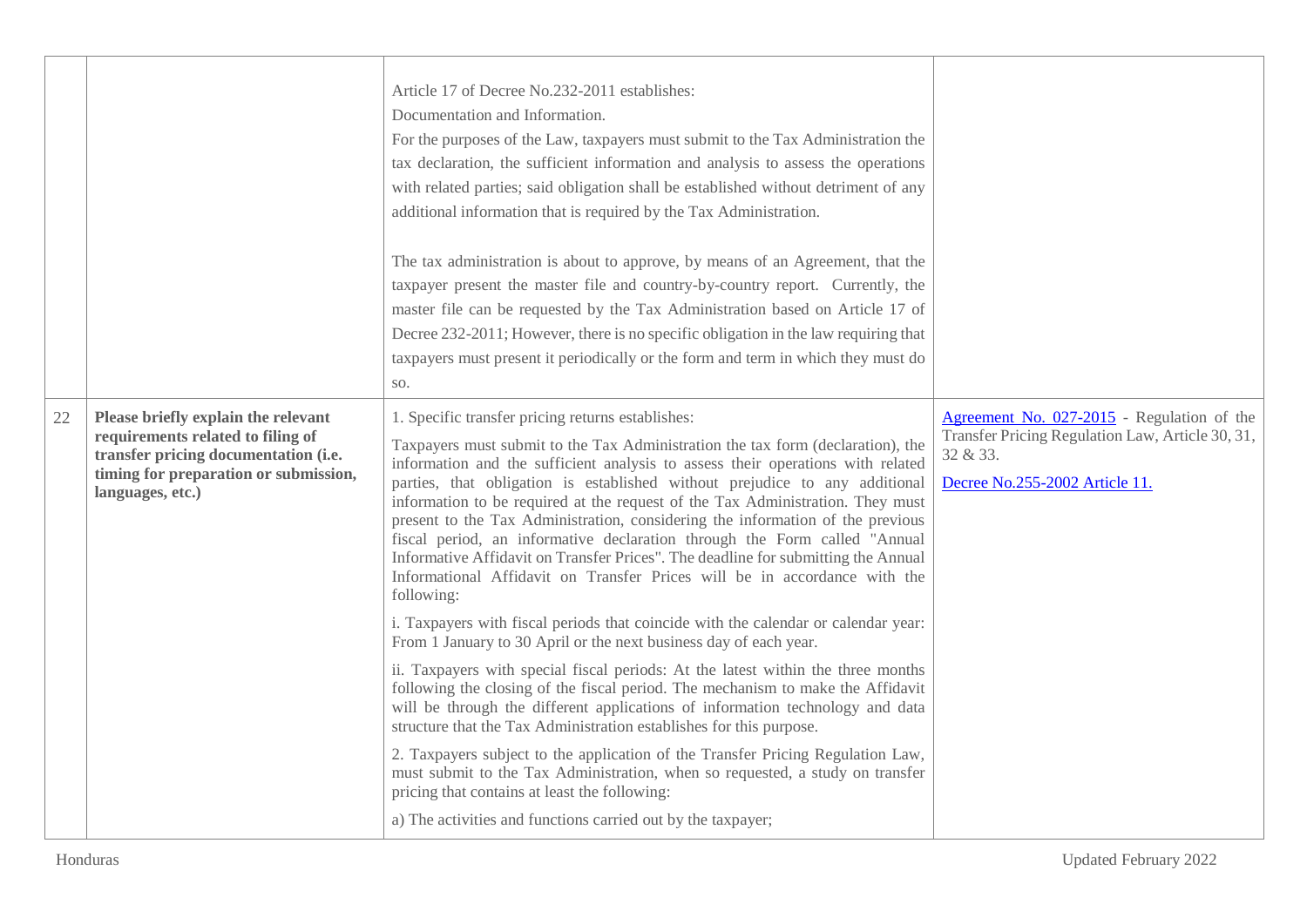|  | b) The risks assumed and assets used by the taxpayer in carrying out said activities<br>and functions;                                                                                                                                                                                                                      |  |
|--|-----------------------------------------------------------------------------------------------------------------------------------------------------------------------------------------------------------------------------------------------------------------------------------------------------------------------------|--|
|  | c) The detail of the elements, documentation, circumstances and facts valued for<br>the justification of the prices or amounts between related parties;                                                                                                                                                                     |  |
|  | d) Detail and quantification of the transactions carried out with related companies;                                                                                                                                                                                                                                        |  |
|  | e) Identification of the related subjects to whom the transactions that are declared<br>were carried out;                                                                                                                                                                                                                   |  |
|  | f) The valuation method used, indicating the reasons and grounds for which it was<br>considered the most appropriate method;                                                                                                                                                                                                |  |
|  | g) Identification of each of the comparable operations and selected comparability<br>factors;                                                                                                                                                                                                                               |  |
|  | h) Identification of the information sources from which the comparable operations<br>were obtained and the comparability factors;                                                                                                                                                                                           |  |
|  | i) Details of the elements, the quantification and the methodology used to make<br>the necessary adjustments on the selected comparable;                                                                                                                                                                                    |  |
|  | j) Details of the comparable operations and the comparability factors not selected,<br>indicating the reasons and considerations for discarding them;                                                                                                                                                                       |  |
|  | k) Description of the business activity and the characteristics of the business of the<br>comparable companies;                                                                                                                                                                                                             |  |
|  | 1) The median and arm's length range;                                                                                                                                                                                                                                                                                       |  |
|  | m) The market price; and,                                                                                                                                                                                                                                                                                                   |  |
|  | n) Detail of the adjustments made to transfer prices so that they comply with the<br>principle of free competition.                                                                                                                                                                                                         |  |
|  | Except for natural or legal persons that have related, linked or associated parties<br>within the national territory, they are not subject to the presentation of the Transfer<br>Pricing Study, except those that are related or linked to natural or legal persons<br>covered by special regimes that enjoy tax benefits. |  |
|  | ARTICLE 11. Amend Articles 53 of the Law of Procedure Administrative,<br>contained in Decree No. 152 87 which hereinafter should be read as follows:                                                                                                                                                                        |  |
|  | ARTICLE 53. If documents from abroad were issued in language other than<br>Spanish, may be translated at the consulates of Honduras accredited in the country<br>where the document comes from or by the Official Translator of the Republic.                                                                               |  |
|  |                                                                                                                                                                                                                                                                                                                             |  |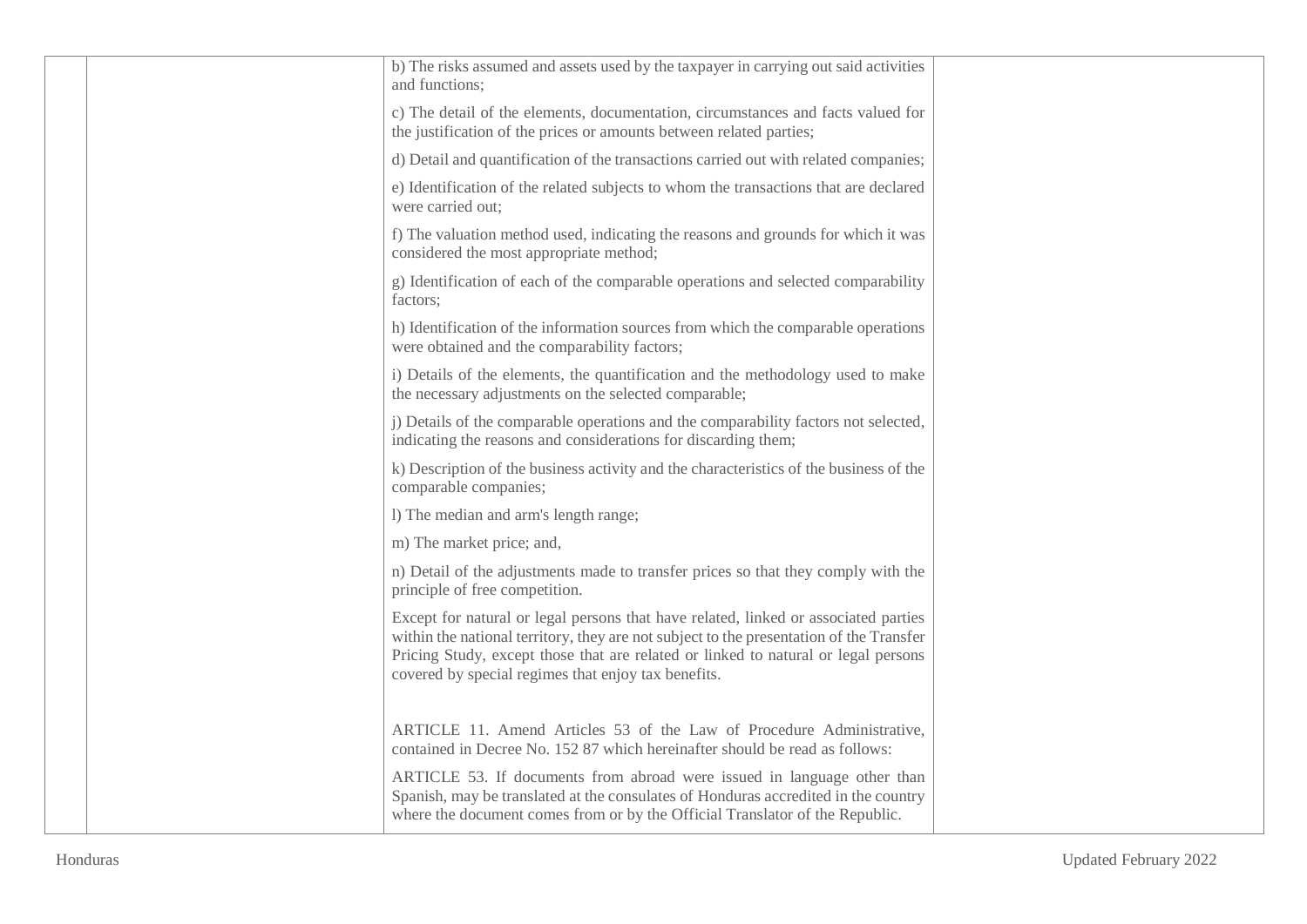| 23 | Does your legislation provide for<br>specific transfer pricing penalties<br>and/or compliance incentives regarding<br>transfer pricing documentation? | $\boxtimes$ Yes<br>$\Box$ No<br>Article 18 - The following constitute tax offenses:<br>1) Not to provide, or provide false or manifestly incomplete or inaccurate data with<br>the information or documentation that at the time is required by the Tax<br>Administration;<br>2) Declare in any year a taxable base lower than that which would have<br>corresponded due to an agreed valuation different from the one that independent<br>parties would have agreed in comparable circumstances, unless there is<br>documentation that proves or justifies the veracity of the statement; and,                                                                                                                                                                                                                                                                                                                                                        | Decree No.232-2011,<br>Transfer<br>Pricing<br>Regulation Law, Article 18 & 19.<br>Agreement No. 027-2015 - Regulation of the<br>Transfer Pricing Regulation Law, Article 35 and<br>36. |
|----|-------------------------------------------------------------------------------------------------------------------------------------------------------|--------------------------------------------------------------------------------------------------------------------------------------------------------------------------------------------------------------------------------------------------------------------------------------------------------------------------------------------------------------------------------------------------------------------------------------------------------------------------------------------------------------------------------------------------------------------------------------------------------------------------------------------------------------------------------------------------------------------------------------------------------------------------------------------------------------------------------------------------------------------------------------------------------------------------------------------------------|----------------------------------------------------------------------------------------------------------------------------------------------------------------------------------------|
|    |                                                                                                                                                       | 3) Any other breach of the Provisions contained in this Law.<br>Article 19 - The tax offenses described in the previous Article will be sanctioned<br>according to the following criteria:<br>1) The infraction described in numeral 1) of the previous Article will be sanctioned<br>with a fine of USD 10 000, payable in its equivalent in Lempiras;<br>2) The infraction described in numeral 2) of the previous Article will be sanctioned<br>with a fine of 15%, calculated on the amount of the adjustment made by the<br>Administration. If this conduct is accompanied by the one typified in number 11)<br>of the previous Article, the previous sanction, for both offenses, will amount to<br>30% or USD 20 000, payable in its equivalent in Lempiras, whichever is greater.<br>3) The infraction described in numeral 3) of the previous Article, will be<br>sanctioned with a fine of USD 5 000, payable in its equivalent in Lempiras. |                                                                                                                                                                                        |
| 24 | If your legislation provides for<br>exemption from transfer pricing<br>documentation obligations, please<br>explain.                                  | In the application of the Transfer Pricing Regulation on Article 30 numeral 4 and<br>DEI-SG-004-2016 Agreement, for natural or legal persons categorized as small<br>taxpayers not to be obliged to file the transfer price declaration, the sum of its<br>transactions with related parties must not exceed USD 1 million.<br>Taxpayers subject to the application of the Transfer Pricing Regulation Law must<br>submit to the Executive Directorate of Revenues, when so requested, a study on<br>transfer pricing, except for taxpayers who only have related parties within the<br>national territory if that related party is located in a special regime with tax<br>benefits.                                                                                                                                                                                                                                                                  | Agreement No. 027-2015 - Regulation of the<br>Transfer Pricing Regulation Law, Article 30.<br>Decree No.170-2016, Tax Code, Article 113.<br>Agreement DEI-SG-004-2016                  |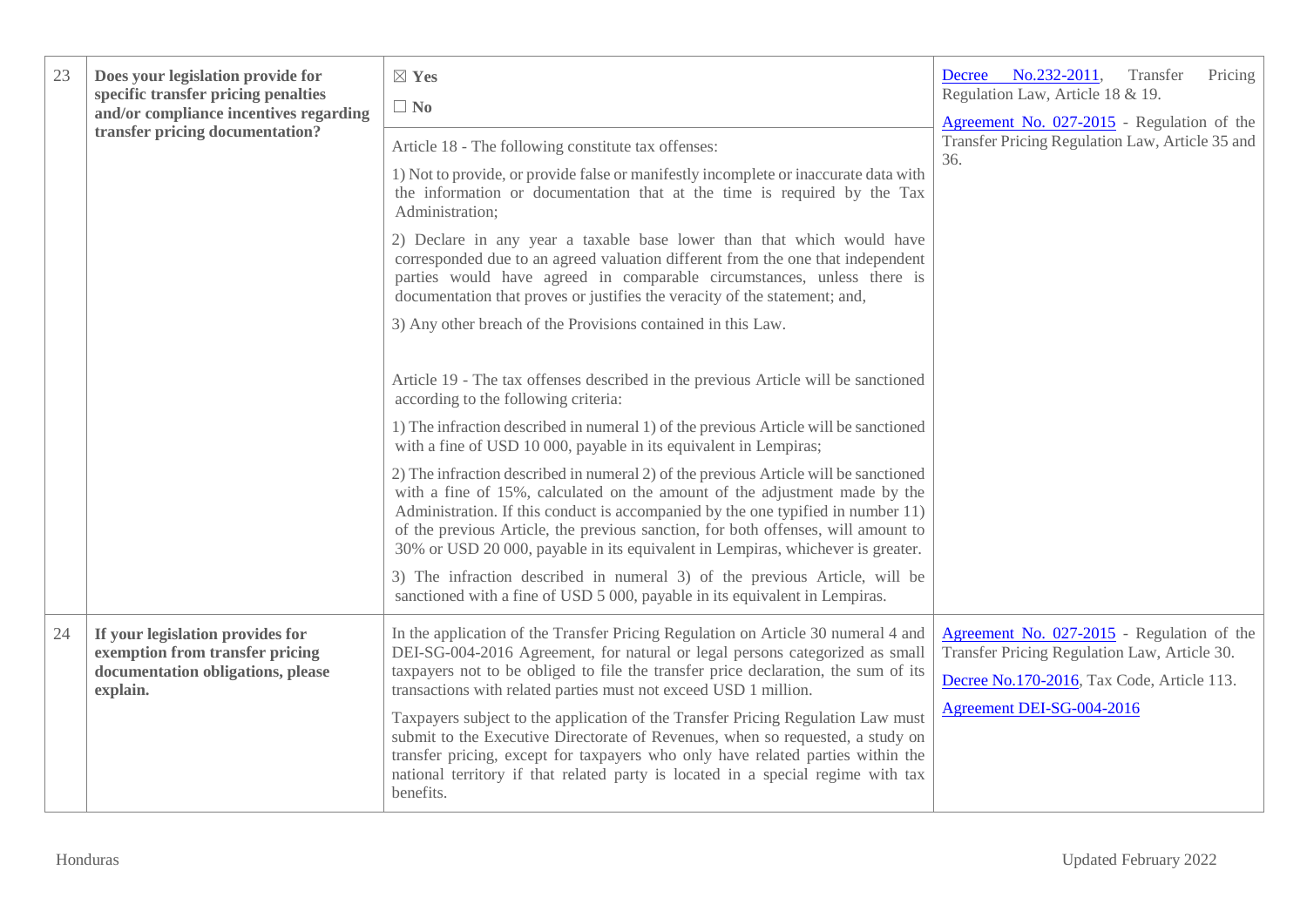|    |                                                                                                                               | <b>Administrative Approaches to Avoiding and Resolving Disputes</b>                                                                                                                                                                                                                                                                                                                                                                                                                                          |                                                                                            |
|----|-------------------------------------------------------------------------------------------------------------------------------|--------------------------------------------------------------------------------------------------------------------------------------------------------------------------------------------------------------------------------------------------------------------------------------------------------------------------------------------------------------------------------------------------------------------------------------------------------------------------------------------------------------|--------------------------------------------------------------------------------------------|
| 25 | Which mechanisms are available in<br>your jurisdiction to prevent and/or                                                      | Please check those that apply:<br>$\Box$ Rulings                                                                                                                                                                                                                                                                                                                                                                                                                                                             | Decree No.232-2011, Transfer Pricing<br>Regulation Law, Article 13 & 14.                   |
|    | resolve transfer pricing disputes?                                                                                            | $\Box$ Enhanced engagement programs                                                                                                                                                                                                                                                                                                                                                                                                                                                                          | Agreement No. 027-2015 - Regulation of the<br>Transfer Pricing Regulation Law, Article 34. |
|    |                                                                                                                               | $\Box$ Advance Pricing Agreements (APA)                                                                                                                                                                                                                                                                                                                                                                                                                                                                      |                                                                                            |
|    |                                                                                                                               | $\Box$ Unilateral APAs                                                                                                                                                                                                                                                                                                                                                                                                                                                                                       |                                                                                            |
|    |                                                                                                                               | $\Box$ Bilateral APAs                                                                                                                                                                                                                                                                                                                                                                                                                                                                                        |                                                                                            |
|    |                                                                                                                               | $\Box$ Multilateral APAs                                                                                                                                                                                                                                                                                                                                                                                                                                                                                     |                                                                                            |
|    |                                                                                                                               | $\Box$ Mutual Agreement Procedures                                                                                                                                                                                                                                                                                                                                                                                                                                                                           |                                                                                            |
|    |                                                                                                                               | $\Box$ Other ( <i>please specify</i> ):                                                                                                                                                                                                                                                                                                                                                                                                                                                                      |                                                                                            |
|    |                                                                                                                               | The APAs are allowed under domestic law, however, the Tax Administration does<br>not have an APA programme in place. MAPs are not referred on the tax law.                                                                                                                                                                                                                                                                                                                                                   |                                                                                            |
|    |                                                                                                                               | <b>Safe Harbours and Other Simplification Measures</b>                                                                                                                                                                                                                                                                                                                                                                                                                                                       |                                                                                            |
| 26 | Does your jurisdiction have rules on<br>safe harbours in respect of certain<br>industries, types of taxpayers, or types       | $\boxtimes$ Yes<br>$\Box$ No                                                                                                                                                                                                                                                                                                                                                                                                                                                                                 | Agreement DEI-SG-004-2016 first numeral.                                                   |
|    | of transactions?                                                                                                              | DEI-SG-004-2016 Agreement establishes in its first numeral a safe harbour<br>regarding the small taxpayers who carry out operations, commercial or financial,<br>with related parties' premises and / or domiciled abroad, within a same fiscal<br>period for a higher accumulated amount to USD 1 000 000, or its equivalent in<br>Lempiras according to the exchange rate between the national currency and foreign<br>currency, are not obliged to file the transfer pricing form for that fiscal period. |                                                                                            |
| 27 | Does your jurisdiction have any other<br>simplification measures not listed in this<br>questionnaire? If so, please provide a | $\Box$ Yes<br>$\boxtimes$ No                                                                                                                                                                                                                                                                                                                                                                                                                                                                                 | Decree No. 25 Income Tax Law, Article 25 & 5<br>subsection 7).                             |
|    | brief explanation.                                                                                                            | According to Article 25 of the Income Tax Law, dividends are considered when<br>they have been declared and have not been paid on the date of entry into force of<br>the Law on Strengthening Income, Social Equity and Rationalization of Public<br>Expenditure. Likewise, accounts receivable from partners or related companies                                                                                                                                                                           |                                                                                            |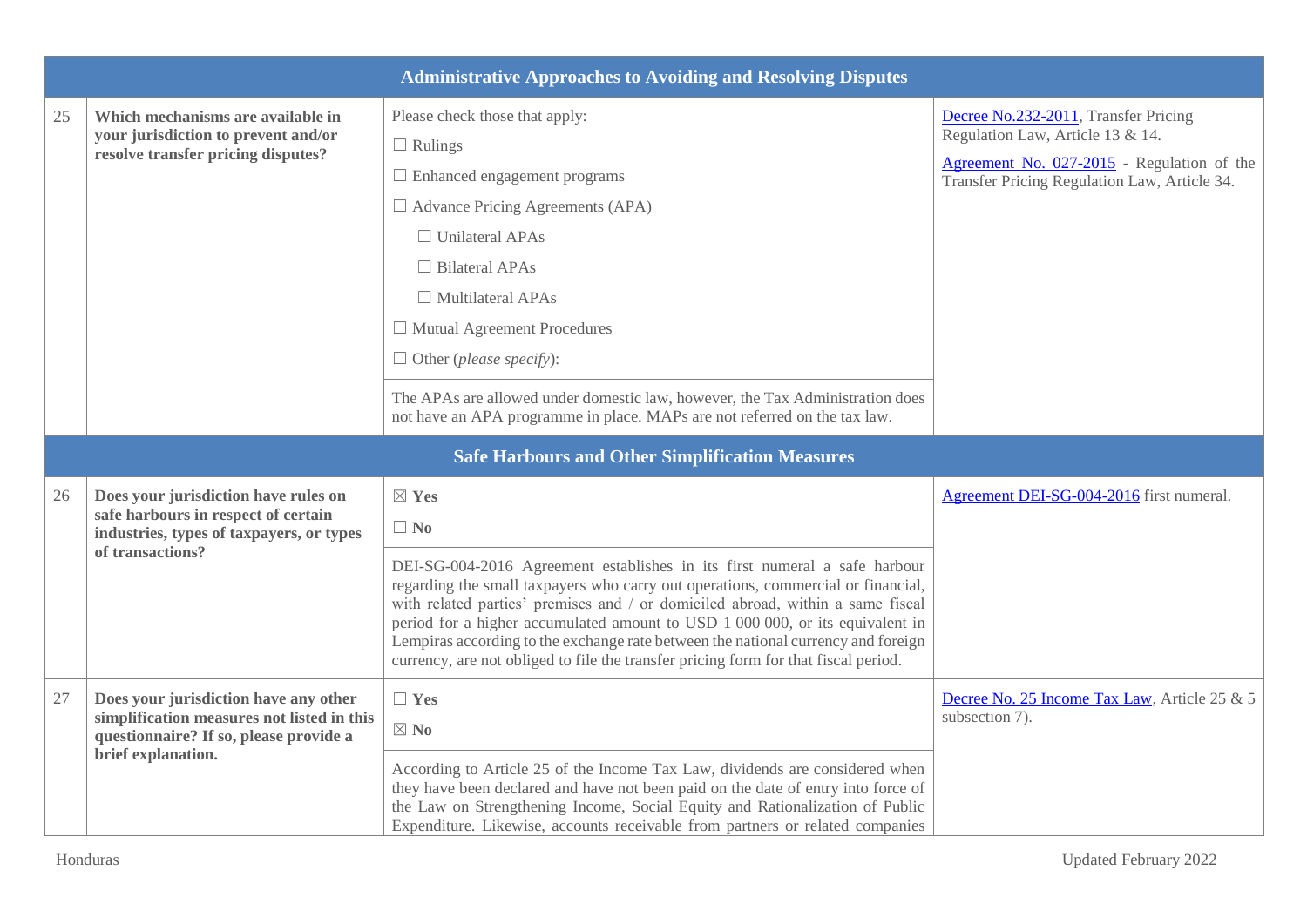| <b>Other Legislative Aspects or Administrative Procedures</b><br>Manual of help of the Annual Informative<br>28<br>Does your jurisdiction allow/require<br>$\boxtimes$ Yes<br><b>Affidavit on Transfer Prices.</b><br>taxpayers to make year-end<br>$\Box$ No<br>adjustments?<br>If self-adjustment of transfer prices is allowed at the end of the fiscal year, the<br>taxpayer makes the adjustment and reports it in the Annual Informative Tax Return                                                                                                                                                                                                                                                                                                                                               |  |  |  |  |
|---------------------------------------------------------------------------------------------------------------------------------------------------------------------------------------------------------------------------------------------------------------------------------------------------------------------------------------------------------------------------------------------------------------------------------------------------------------------------------------------------------------------------------------------------------------------------------------------------------------------------------------------------------------------------------------------------------------------------------------------------------------------------------------------------------|--|--|--|--|
|                                                                                                                                                                                                                                                                                                                                                                                                                                                                                                                                                                                                                                                                                                                                                                                                         |  |  |  |  |
|                                                                                                                                                                                                                                                                                                                                                                                                                                                                                                                                                                                                                                                                                                                                                                                                         |  |  |  |  |
| on Transfer Pricing and affects the amount of Income Tax to be paid.                                                                                                                                                                                                                                                                                                                                                                                                                                                                                                                                                                                                                                                                                                                                    |  |  |  |  |
| 29<br>Does your jurisdiction make secondary<br>$\Box$ Yes<br>adjustments?<br>$\boxtimes$ No                                                                                                                                                                                                                                                                                                                                                                                                                                                                                                                                                                                                                                                                                                             |  |  |  |  |
| Secondary adjustments do not exist in the domestic tax law.                                                                                                                                                                                                                                                                                                                                                                                                                                                                                                                                                                                                                                                                                                                                             |  |  |  |  |
| <b>Attribution of Profits to Permanent Establishments</b>                                                                                                                                                                                                                                                                                                                                                                                                                                                                                                                                                                                                                                                                                                                                               |  |  |  |  |
| [NEW] Does your jurisdiction follow<br>30<br>Agreement No. 027-2015 - Regulation of the<br>$\Box$ Yes<br>Transfer Pricing Regulation Law, Article 9.<br>the Authorised OECD Approaches for<br>In how many tax treaties?<br>the attribution of profits to PEs (AOA)?<br>If yes, how do you implement it in cases, where the old tax treaties do not contain<br>the new version of Article 7 (OECD MTC 2010 and later)<br>$\boxtimes$ No<br>In how many tax treaties?<br>The Tax Administration through General Character Agreement, should determine<br>the related procedures on the tax treatment of Permanent Establishments in<br>accordance with the provisions contained in the Tax Code, the Income Tax Law<br>and its Reforms and other applicable legal framework. Currently, this has not been |  |  |  |  |
| created.<br>31<br>$\Box$ Yes                                                                                                                                                                                                                                                                                                                                                                                                                                                                                                                                                                                                                                                                                                                                                                            |  |  |  |  |